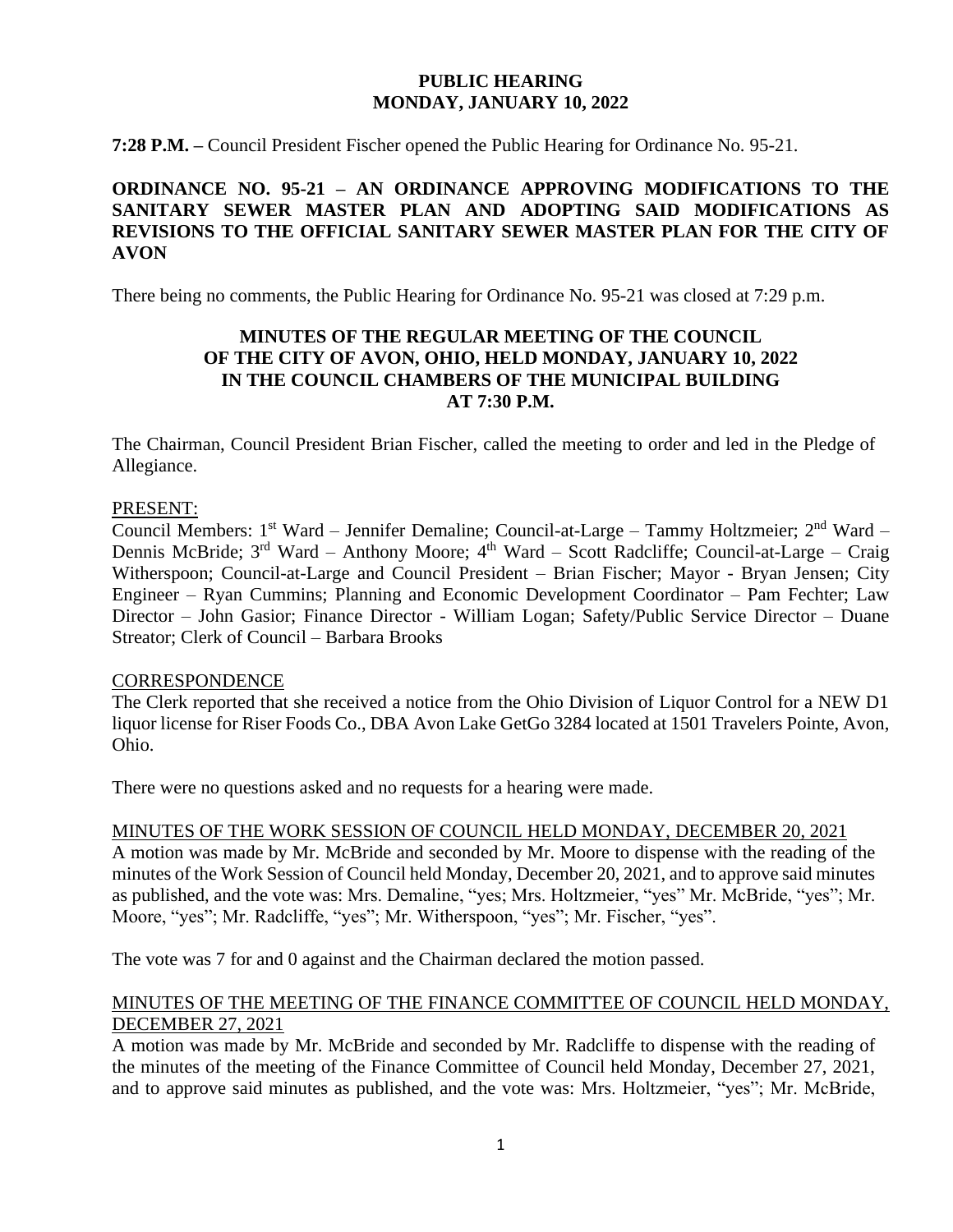"yes"; Mr. Moore, "yes"; Mr. Radcliffe, "yes"; Mr. Witherspoon, "yes"; Mrs. Demaline, "yes"; Mr. Fischer, "yes".

The vote was 7 for and 0 against and the Chairman declared the motion passed.

MINUTES OF THE REGULAR MEETING OF COUNCIL HELD MONDAY, DECEMBER 27, 2021 A motion was made by Mr. McBride and seconded by Mr. Moore to dispense with the reading of the minutes of the Regular Meeting of Council held Monday, December 27, 2021, and to approve said minutes as published, and the vote was: Mr. McBride, "yes"; Mr. Moore, "yes"; Mr. Radcliffe, "yes"; Mr. Witherspoon, "yes"; Mrs. Demaline, "yes"; Mrs. Holtzmeier, "yes"; Mr. Fischer, "yes".

The vote was 7 for and 0 against and the Chairman declared the motion passed.

# MINUTES OF THE ORGANIZATIONAL MEETING OF COUNCIL HELD MONDAY, JANUARY 3, 2022

A motion was made by Mr. McBride and seconded by Mr. Radcliffe to dispense with the reading of the minutes of the Organizational Meeting of Council held Monday, January 3, 2022, and to approve said minutes as published, and the vote was: Mr. Moore, "yes"; Mr. Radcliffe, "yes"; Mr. Witherspoon, "yes"; Mrs. Demaline, "yes"; Mrs. Holtzmeier, "yes"; Mr. McBride, "yes"; Mr. Fischer, "yes".

The vote was 7 for and 0 against and the Chairman declared the motion passed.

## MINUTES OF THE SPECIAL MEETING OF COUNCIL HELD MONDAY, JANUARY 3, 2022

A motion was made by Mr. McBride and seconded by Mr. Moore to dispense with the reading of the minutes of the Special Meeting of Council held Monday, January 3, 2022, and to approve said minutes as published, and the vote was: Mr. Radcliffe, "yes"; Mr. Witherspoon, "yes"; Mrs. Demaline, "yes"; Mrs. Holtzmeier, "yes"; Mr. McBride, "yes"; Mr. Moore, "yes"; Mr. Fischer, "yes"

The vote was 7 for and 0 against and the Chairman declared the motion passed.

# ORDINANCE NO. 95-21 – APPROVING MODIFICATIONS TO THE SANITARY SEWER MASTER PLAN AND ADOPTING SAID MODIFICATIONS AS REVISIONS TO THE OFFICIAL SANITARY SEWER MASTER PLAN

The Clerk read Ordinance No. 95-21 by title only, entitled:

# **AN ORDINANCE APPROVING MODIFICATIONS TO THE SANITARY SEWER MASTER PLAN AND ADOPTING SAID MODIFICATIONS AS REVISIONS TO THE OFFICIAL SANITARY SEWER MASTER PLAN FOR THE CITY OF AVON**

The Chairman declared this to be the third of three readings of Ordinance No. 95-21.

A motion was made by Mr. McBride and seconded by Mr. Radcliffe to adopt Ordinance No. 95-21, and the discussion was:

Mr. Gasior advised he wanted to let everyone know that they were requiring the new owner of the property when they took title, to deed restrict the property to a single-family residential home. He said that was in fact done and he spoke to the attorney that prepared the deed restriction and that will always be a 4-acre, single-family lot. Mr. Gasior stated this sewer modification was done primarily to facilitate that single-family home.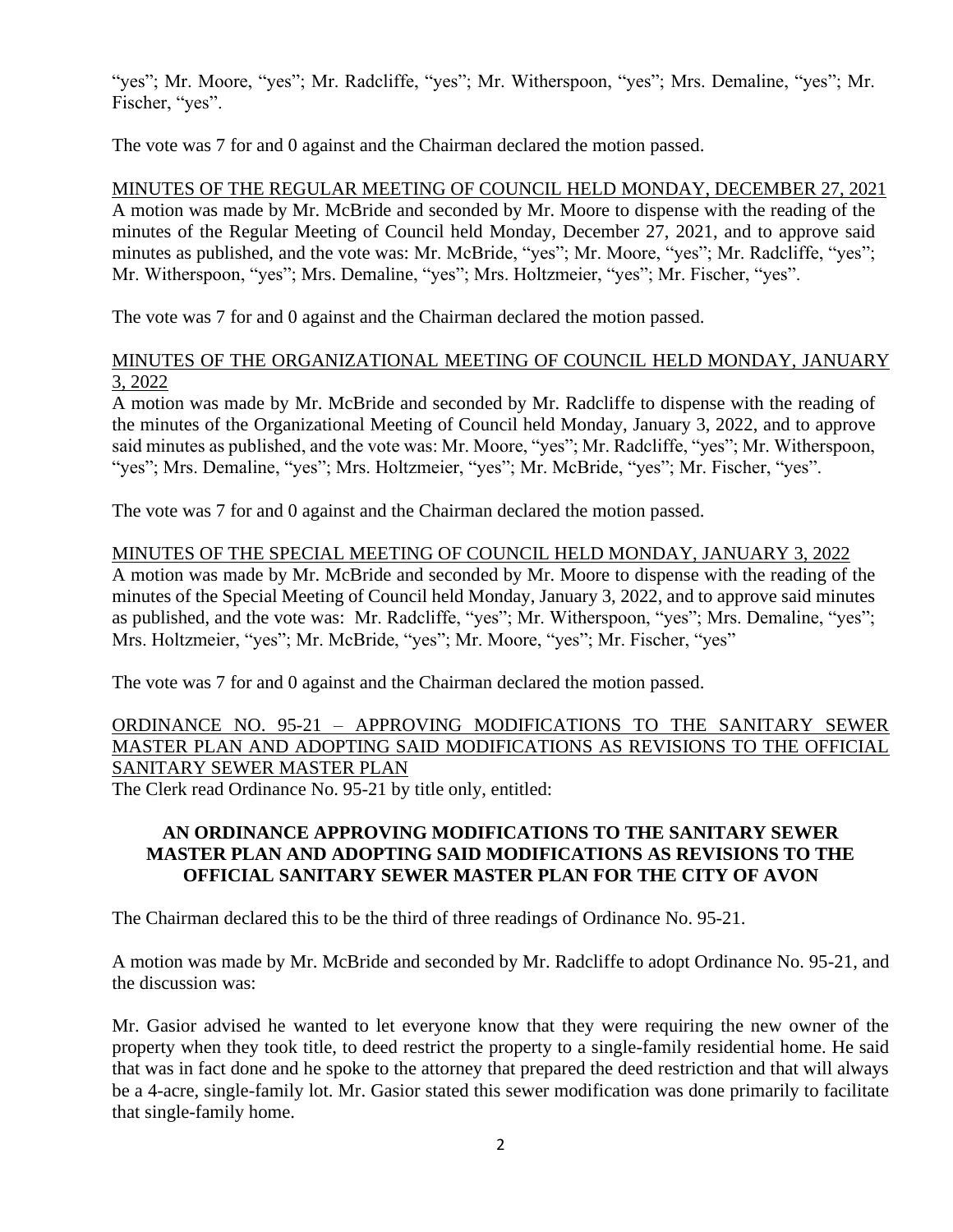And the vote was: Mr. Witherspoon, "yes"; Mrs. Demaline, "yes"; Mrs. Holtzmeier, "yes"; Mr. McBride, "yes"; Mr. Moore, "yes"; Mr. Radcliffe, "yes"; Mr. Fischer, "yes".

The vote was 7 for and 0 against and the Chairman declared the motion passed.

# ORDINANCE NO. 1-22 – GRANTING A SPECIAL USE PERMIT TO YMLM REAL ESTATE, LLC TO DEVELOP 7.23 ACRES OF LAND INTO A MEMORY SUPPORT ASSISTED LIVING FACILITY TO BE LOCATED ON THE NORTH SIDE OF CHESTER ROAD, WEST OF CHESTER INDUSTRIAL PARKWAY

The Clerk read Ordinance No. 1-22 by title only, entitled:

#### **AN ORDINANCE GRANTING A SPECIAL USE PERMIT TO YMLM REAL ESTATE, LLC TO DEVELOP 7.23 ACRES OF LAND INTO A MEMORY SUPPORT ASSISTED LIVING FACILITY TO BE LOCATED ON THE NORTH SIDE OF CHESTER ROAD, WEST OF CHESTER INDUSTRIAL PARKWAY AND DECLARING AN EMERGENCY**

A motion was made by Mr. McBride and seconded by Mr. Moore to suspend the rules and act on Ordinance No. 1-22, and the vote was: Mrs. Demaline, "yes"; Mrs. Holtzmeier, "yes"; Mr. McBride, "yes"; Mr. Moore, "yes"; Mr. Radcliffe, "yes"; Mr. Witherspoon, "yes"; Mr. Fischer, "yes".

The vote was 7 for and 0 against and the Chairman declared the motion passed.

A motion was made by Mr. McBride and seconded by Mr. Moore to adopt Ordinance No. 1-22, and the discussion was:

Mr. Gasior advised that Council received tonight before the meeting, the most recent revision dated 1/10/22 of Ordinance No. 1-22. He said the applicant, Mr. Bruno, was here at last week's Work Session and he took Mr. Bruno's comments into consideration from that Work Session. Mr. Gasior stated as Council knows, Mr. Bruno was not personally present in front of the Planning Commission at the December 15, 2021, meeting when Planning Commission made its recommendation. He advised much of what Mr. Bruno said at last week's Work Session was more misunderstanding and wordsmithing than anything, but he wanted to go over the legislation so that everyone understands what they were granting, adding that this is nothing unusual as they have done this for other entities. Mr. Gasior stated there are 7.23 acres of land on Chester Road near Chester Industrial Parkway close to Colorado Avenue. He said Mr. Bruno would like to develop that property into a memory support assisted living facility and that is what this Special Use is designed to do. Mr. Gasior advised Mr. Bruno is not going to buy that property and spend a lot of money if he does not have assurances that the whole piece of property will be covered by this Special Use Permit. He said that was not the point of the language that was used in the previous version of the Ordinance, but he knows that it confused the situation for Mr. Bruno, so he wanted to clarify it. Mr. Gasior stated in the second Whereas clause, YMLM Real Estate is going to construct a memory support assisted living facility in five phases on the 7.23 acres of C-4 land that Mr. Bruno will soon own. He advised that will facilitate the construction of the multi-phase memory support assisted living facility. Mr. Gasior pointed out that Council all received a copy of the proposed map which is the Exhibit A to the Ordinance, and it shows the five buildings and the five phases. He said again, this legislation is designed to grant a Special Use over that entire piece of property. Mr. Gasior stated in Section 1 of the Ordinance it clearly spells out that Council grants the Special Use so that the applicant can go ahead and develop the property into a memory support assisted living facility on the 7.23 acres in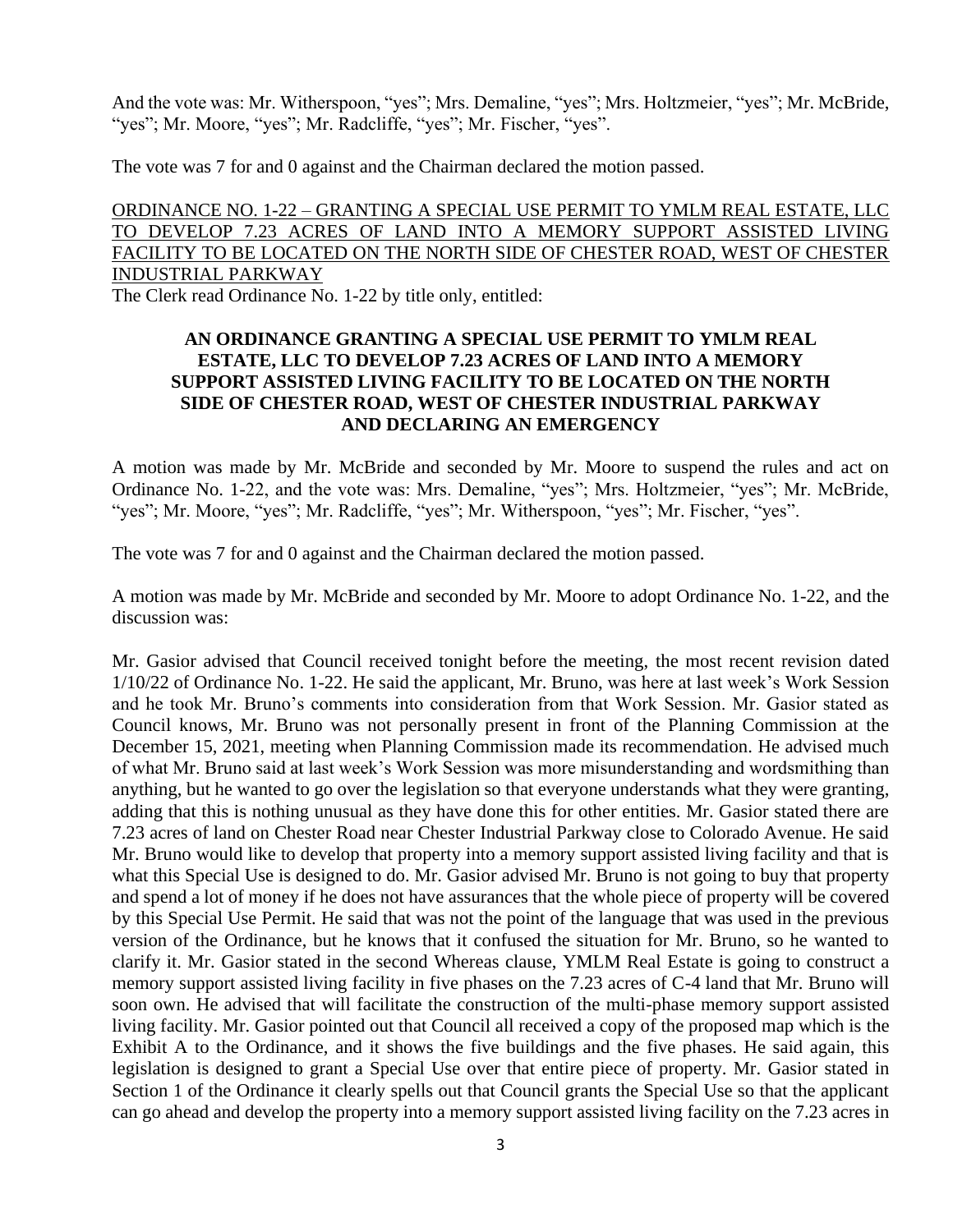the C-4 district. Phase 1 of the development will proceed pursuant to plans and specifications submitted to the Planning Commission on December 15, 2021. He advised the key here is that a Special Use always has conditions and in Section 2 those conditions are outlined. Mr. Gasior said initially he may have gone a little too far, but he felt they were in the same spot even though the language has been pared down. He stated the conditions that must be met are all the applicable requirements of 1280.02, 1280.03, 1280.05(jj) and 1280.06(h). In addition to those sections of the Code that the applicant will have to comply with, the Special Use Permit will require the operator of the memory care facility to follow its non-emergency patient transportation protocols, which was the key to the entire thing and those protocols are now attached to the Special Use Permit and will apply to all five phases, and they are identified in Exhibit B to the Ordinance. Mr. Gasior advised the language that follows; "Any expansion, development, enlargement, improvement, change in tenancy, change in transport protocols, use or the like, other than maintenance of the property in its current condition, will require additional amendments to this Special Use Permit, with a recommendation of Planning Commission and approval by Council." He said that sentence is more in line with the City's boilerplate Special Use that covers a larger tract of land and for whatever reason and however it came out, it appeared that the language was confusing to the applicant. Mr. Gasior explained that it appeared to the applicant that he was only being granted the Special Use Permit to build one building and he wanted to make it clear that was never the case. He stated he listened to the recording of the December Planning Commission Meeting and there was concern and he believes it was the Mayor that raised that concern about what the City would do if those protocols were failing, and if the applicant should come in with Phase 2, the second building. Mr. Bramhall who was at the Planning Commission Meeting on behalf of Mr. Bruno that night indicated those issues could be addressed in Phase 2 or subsequent phases and he believes that was the condition that was envisioned that night. Mr. Gasior advised that is not to say that would not happen and if this developer comes in with Phase 4 and there are going to be issues with the way that non-emergency transport is being conducted or some other issue then Planning Commission will discuss that issue with the applicant as will City Council and those issues will have to be addressed. He said they have done this in the past and it is pretty much the way the City operates. Mr. Gasior stated with that explanation, he reaffirmed there is a revised version of Ordinance No. 1-22 before Council tonight and he does not believe it diminishes the City's ability to make sure this applicant follows his protocols on the emergency/non-emergency transport, and he would recommend Council follow through and approve the Ordinance. Mr. Gasior advised Mr. Bruno received a copy of this revision and he is good with it.

Mr. Bruno, who was present, confirmed and agreed to Mr. Gasior' s last statement.

And the vote was: Mrs. Holtzmeier, "yes"; Mr. McBride, "yes"; Mr. Moore, "yes"; Mr. Radcliffe, "yes"; Mr. Witherspoon, "yes"; Mrs. Demaline, "yes"; Mr. Fischer, "yes".

The vote was 7 for and 0 against and the Chairman declared the motion passed.

ORDINANCE NO. 2-22 – GRANTING A SPECIAL USE PERMIT TO KATHLEEN R. AND JOHN T. GORBACH TO ALLOW FOR A LOT SPLIT AND THE CREATION OF A FLAG LOT ON THE SOUTH SIDE OF 34625 DETROIT ROAD, PERMANENT PARCEL NUMBER 04-00-022-105-014 The Clerk read Ordinance No. 2-22 by title only, entitled:

## **AN ORDINANCE GRANTING A SPECIAL USE PERMIT TO KATHLEEN R. AND JOHN T. GORBACH TO ALLOW FOR A LOT SPLIT AND THE CREATION OF A FLAG LOT ON THE SOUTH SIDE OF 34625 DETROIT ROAD, PERMANENT PARCEL NUMBER 04-00-022-105-014 AND DECLARING AN EMERGENCY**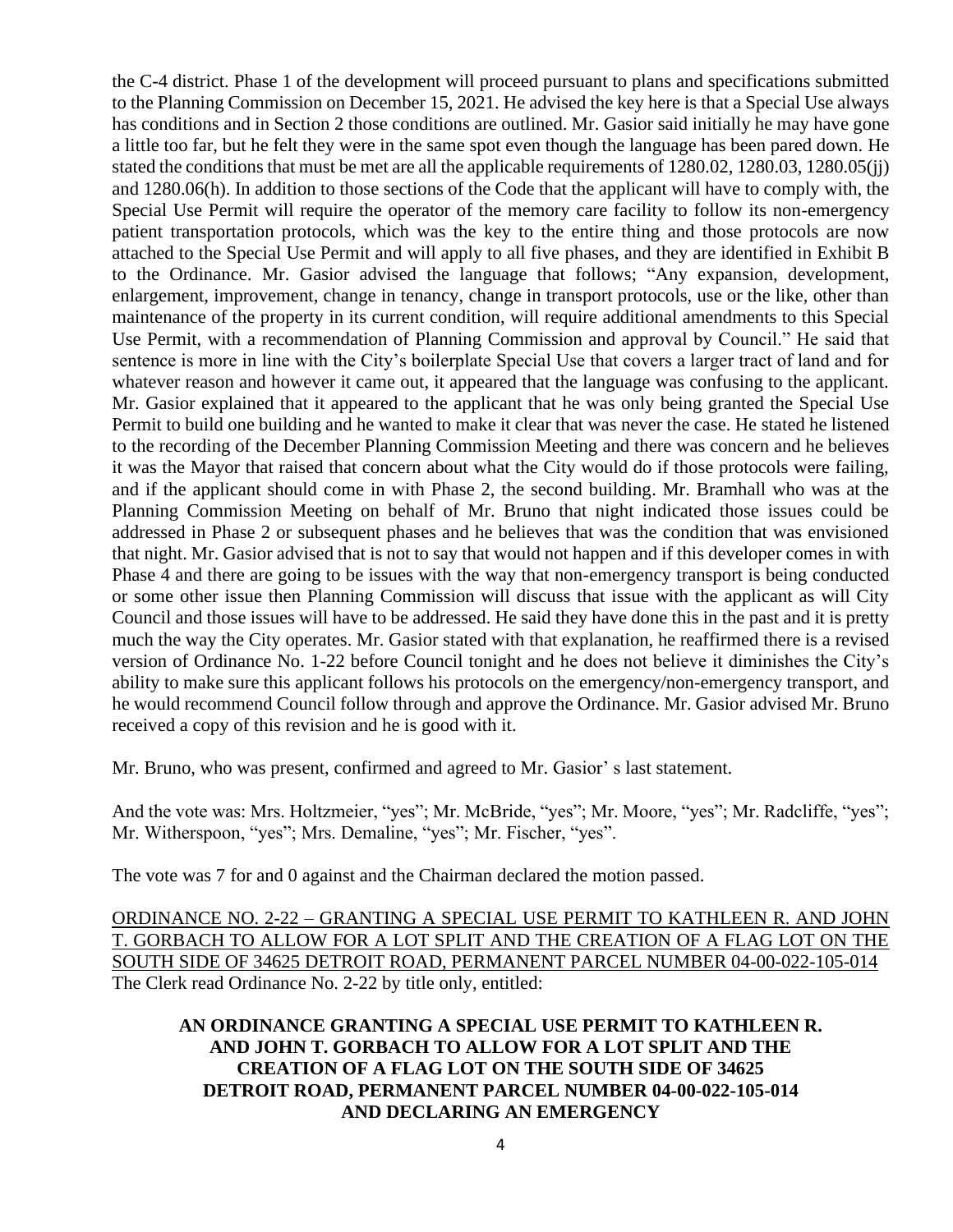A motion was made by Mr. McBride and seconded by Mr. Moore to suspend the rules and act on Ordinance No. 2-22, and the vote was: Mr. McBride, "yes"; Mr. Moore, "yes"; Mr. Radcliffe, "yes"; Mr. Witherspoon, "yes"; Mrs. Demaline, "yes"; Mrs. Holtzmeier, "yes"; Mr. Fischer, "yes".

The vote was 7 for and 0 against and the Chairman declared the motion passed.

A motion was made by Mr. McBride and seconded by Mr. Moore to adopt Ordinance No. 2-22, and the discussion was:

Ms. Fechter advised Mr. Gorbach was in front of the Board of Zoning and Building Appeals on Wednesday, January 2, 2022. She said the requested variances were granted for the parcel and Mr. Gorbach is working with Mr. Gasior. Ms. Fechter stated there is one parcel that has a barn located on it and that parcel will be deed restricted that if the property owners want to sell the parcel where the barn is located that the barn will have to be removed. She confirmed that Mr. Gorbach received all his approvals and is ready for Council's vote tonight.

And the vote was: Mr. Moore, "yes"; Mr. Radcliffe, "yes"; Mr. Witherspoon, "yes"; Mrs. Demaline, "yes"; Mrs. Holtzmeier, "yes"; Mr. McBride, "yes"; Mr. Fischer, "yes".

The vote was 7 for and 0 against and the Chairman declared the motion passed.

ORDINANCE NO. 3-22 – TO AMEND ORDINANCE NO. 413-68, PASSED JANUARY 15, 1969, COMMONLY KNOWN AS THE ZONING ORDINANCE OF THE CITY OF AVON, OHIO, AS AMENDED, REZONING THE 8.58 ACRE PARCEL OF LAND LOCATED ON THE SOUTHWEST CORNER OF MIDDLETON ROAD AND NAGLE ROAD, PERMANENT PARCEL NO. 10-04-00- 022-102-150 FROM R-1 SINGLE-FAMILY RESIDENTIAL DISTRICT TO C-4 GENERAL BUSINESS/GENERAL BUSINESS DISTRICT OVERLAY The Clerk read Ordinance No. 3-22 by title only, entitled:

## **AN ORDINANCE TO AMEND ORDINANCE NO. 413-68, PASSED JANUARY 15, 1969, COMMONLY KNOWN AS THE ZONING ORDINANCE OF THE CITY OF AVON, OHIO, AS AMENDED, REZONING THE 8.58 ACRE PARCEL OF LAND LOCATED ON THE SOUTHWEST CORNER OF MIDDLETON ROAD AND NAGLE ROAD, PERMANENT PARCEL NO. 10-04-00-022-102-150 FROM R-1 SINGLE-FAMILY RESIDENTIAL DISTRICT TO C-4 GENERAL BUSINESS/GENERAL BUSINESS DISTRICT OVERLAY**

The Chairman declared this to be the first of three readings of Ordinance No. 3-22. A Public Hearing will be held on Monday, February 14, 2022, at 7:25 p.m.

ORDINANCE NO. 4-22 – DECLARING THE INTENTION OF THE CITY OF AVON TO CONSENT TO PAVEMENT RESURFACING AND ASSOCIATED IMPROVEMENTS ALONG CERTAIN SECTIONS OF STATE ROUTE 83 (CENTER ROAD) BY THE OHIO DEPARTMENT OF TRANSPORTATION (ODOT)

The Clerk read Ordinance No. 4-22 by title only, entitled:

# **AN ORDINANCE DECLARING THE INTENTION OF THE CITY OF AVON TO CONSENT TO PAVEMENT RESURFACING AND ASSOCIATED IMPROVEMENTS ALONG CERTAIN SECTIONS OF STATE ROUTE 83 (CENTER ROAD) BY THE OHIO**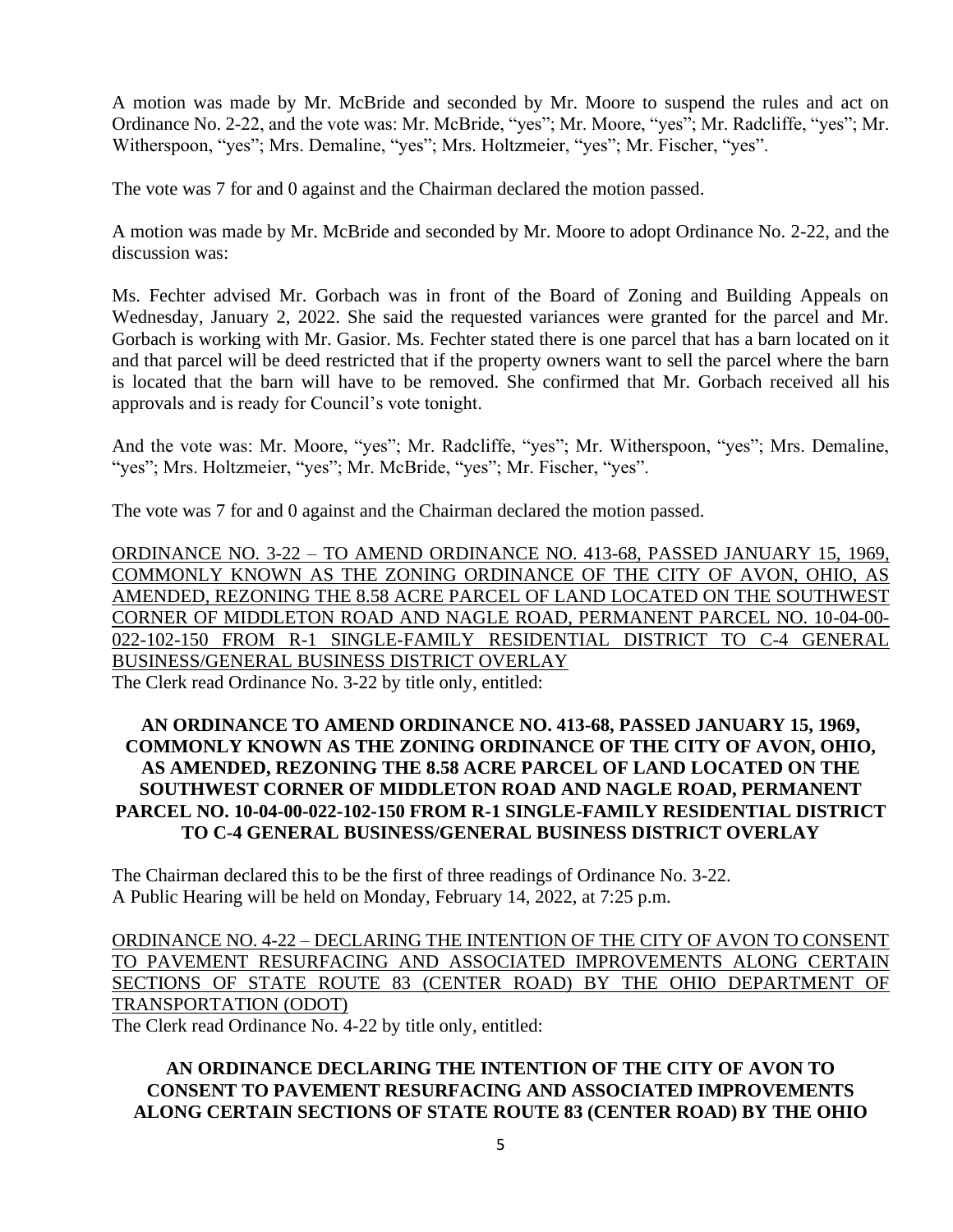#### **DEPARTMENT OF TRANSPORTATION (ODOT) AND DECLARING AN EMERGENCY**

A motion was made by Mr. McBride and seconded by Mr. Moore to suspend the rules and act on Ordinance No. 4-22, and the vote was: Mr. Radcliffe, "yes"; Mr. Witherspoon, "yes"; Mrs. Demaline, "yes"; Mrs. Holtzmeier, "yes"; Mr. McBride, "yes"; Mr. Moore, "yes"; Mr. Fischer, "yes".

The vote was 7 for and 0 against and the Chairman declared the motion passed.

A motion was made by Mr. McBride and seconded by Mr. Moore to adopt Ordinance No. 4-22, and the discussion was:

Mr. Moore inquired if Mr. Cummins knew a rough timeline for this construction to take place.

Mr. Cummins advised the work would occur after July  $1<sup>st</sup>$  so, in the second half of the year probably in the August, September, October time frame.

Mr. Moore inquired if Mr. Cummins knew the duration of the work.

Mr. Cummins advised his estimate would be they would get started in August and probably finish in October.

Mr. Moore asked the scope of the work.

Mr. Cummins advised basically the area in front of Winking Lizard is the southern extent of the large intersection project at SR 83 and SR 254 and that would extend southward down to the northern extent of the Mills Road roundabout.

Mrs. Demaline inquired of Mr. Cummins if he is aware how the traffic pattern will change during this project.

Mr. Cummins advised he has not seen ODOT's maintenance of traffic, but he would anticipate that it would be a moving zone and quite often with ODOT they have these projects occur at night.

Mayor Jensen advised they will be requesting that the work occur at night. He said in terms of the traffic on SR 83 it would be too difficult during daytime hours. Mayor Jensen added as was done on Detroit Road, they would ask for the same process and that the work be done at night.

Mrs. Demaline asked if there was any consideration for a temporary traffic signal to be installed at Riegelsberger Road and SR 83.

Mr. Cummins advised as far as this project, no.

And the vote was: Mr. Witherspoon, "yes"; Mrs. Demaline, "yes"; Mrs. Holtzmeier, "yes"; Mr. McBride, "yes"; Mr. Moore, "yes"; Mr. Radcliffe, "yes"; Mr. Fischer, "yes".

The vote was 7 for and 0 against and the Chairman declared the motion passed.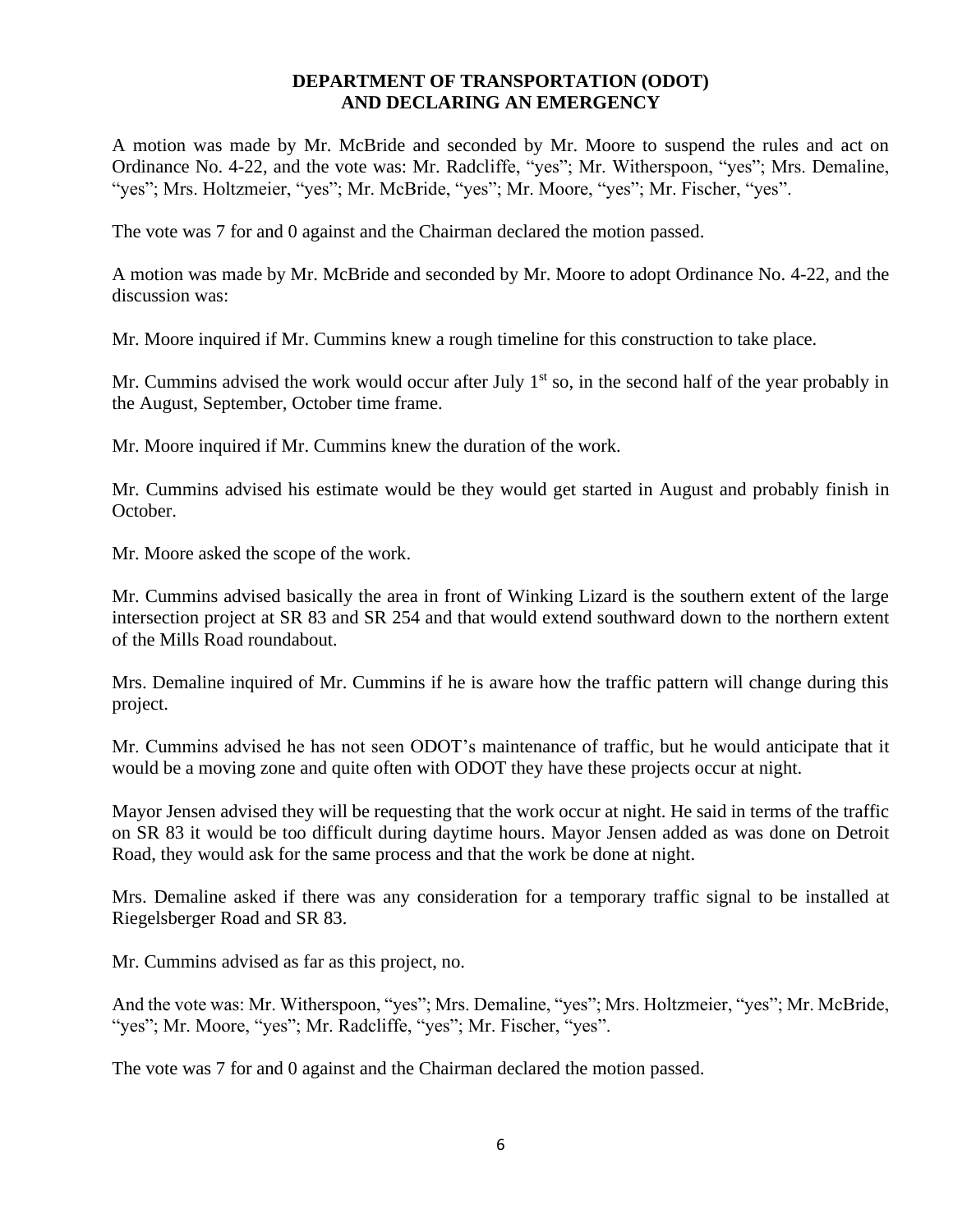# ORDINANCE NO. 6-22 – REAPPROPRIATIONS The Clerk read Ordinance No. 6-22 by title only, entitled:

# **AN ORDINANCE TO AMEND AND SUPPLEMENT APPROPRIATIONS ORDINANCE NO. 97-21 AND DECLARING AN EMERGENCY**

A motion was made by Mr. McBride and seconded by Mr. Radcliffe to suspend the rules and act on Ordinance No. 6-22, and the vote was: Mrs. Demaline, "yes"; Mrs. Holtzmeier, "yes"; Mr. McBride, "yes"; Mr. Moore, "yes"; Mr. Radcliffe, "yes"; Mr. Witherspoon, "yes"; Mr. Fischer, "yes".

The vote was 7 for and 0 against and the Chairman declared the motion passed.

A motion was made by Mr. McBride and seconded by Mr. Moore to adopt Ordinance No. 6-22, and the discussion was:

Mr. Logan advised one item was added since last week, \$40,000 for the replacement of floors at the Avon Isle. He said this item was budgeted in 2021 and it was postponed due to COVID, and it was missed and should have been included in the 2022 budget.

Mr. Witherspoon inquired if it was a resurfacing of the existing floors or a replacement.

Mayor Jensen advised it is a replacement.

Mr. Logan advised he believes they are looking at getting the work started in early March.

Mr. Streator advised Mr. Loeser is meeting tomorrow with the contractor on that project to replace the flooring. He clarified that the flooring would be oak.

And the vote was: Mrs. Holtzmeier, "yes"; Mr. McBride, "yes"; Mr. Moore, "yes"; Mr. Radcliffe, "yes"; Mr. Witherspoon, "yes"; Mrs. Demaline, "yes"; Mr. Fischer, "yes".

The vote was 7 for and 0 against and the Chairman declared the motion passed.

#### REPORTS AND COMMENTS

MAYOR JENSEN advised tomorrow is a sad day for Northeast Ohio as fallen Cleveland Police Officer Shane Bartek will be laid to rest. He asked everyone to keep the police in their thoughts and prayers that they come home safe every day. Mayor Jensen stated it is great to see the outpouring of support for Officer Bartek's family, but it is sad that his life ended so young.

### COUNCIL MEMBERS:

MRS. DEMALINE, WARD 1, had no further comments.

MRS. HOLTZMEIER, AT LARGE, had no comments.

MR. MCBRIDE, WARD 2, reported that yesterday was National Law Enforcement Appreciation Day. He said regarding fallen Officer Bartek, it reminds us how dangerous the job really is and where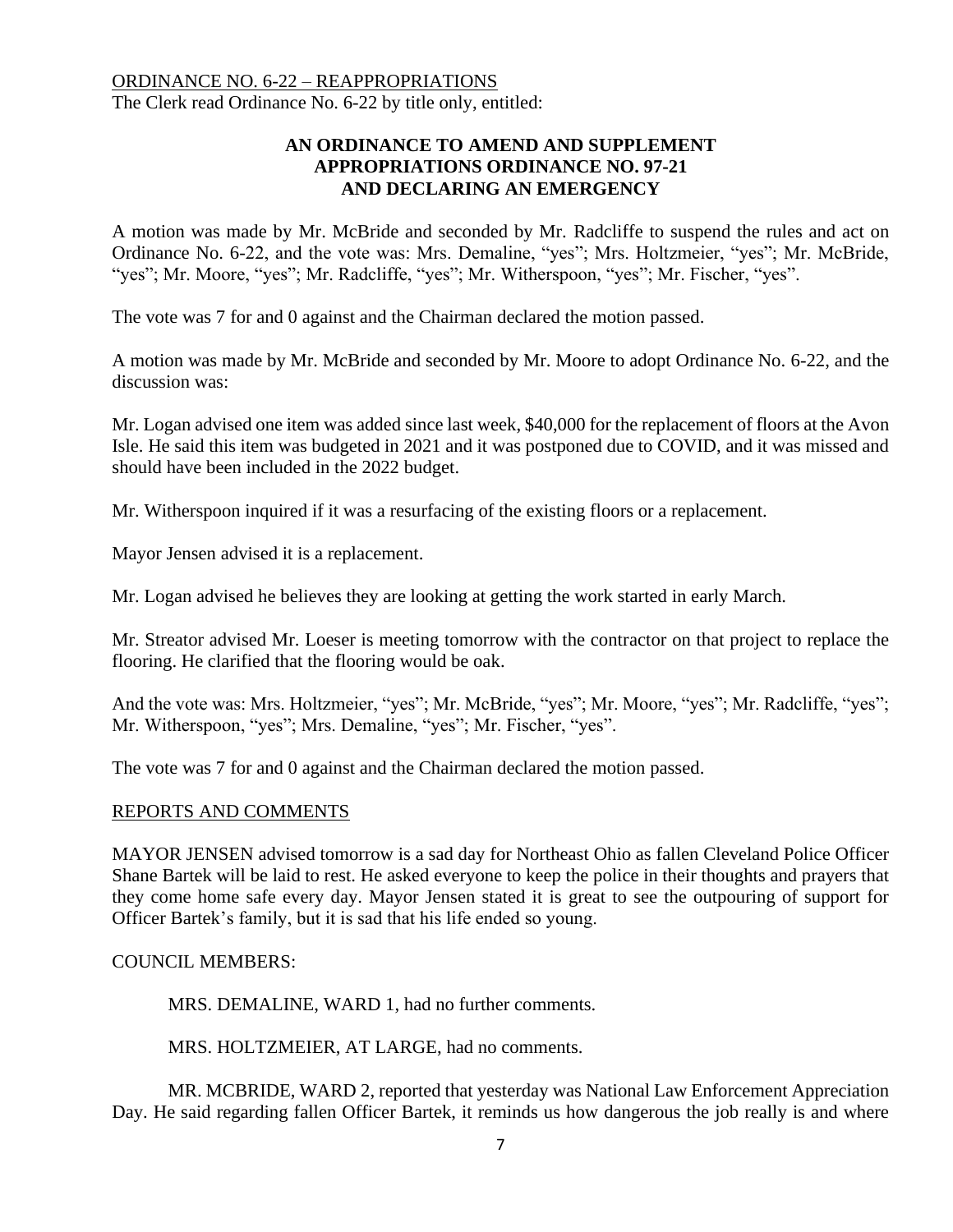the incident occurred was not considered the worst neighborhood and it was only a couple of blocks from a church and a solid neighborhood where a lot of people have lived for many years. Mr. McBride advised it is a sad state of affairs.

MR. MOORE, WARD 3, had no further comments.

MR. RADCLIFFE, WARD 4, had no comments.

MR. WITHERSPOON, AT LARGE, had no further comments.

MR. FISCHER, AT LARGE, thanked Mayor Jensen and Mr. McBride for recognizing the work of the Police. He also wanted to mention that yesterday was Law Enforcement Appreciation Day. Mr. Fischer asked others to keep the police in their prayers, especially our Avon Police Officers.

Mr. Fischer reminded Council that next week's Work Session would be held on Tuesday, January 18, 2022.

Mr. Fischer asked the Clerk to please add an Executive Session for the purpose of discussing the purchase of real estate to the January 18<sup>th</sup> Work Session agenda.

#### DIRECTORS/ADMINISTRATION:

MR. CUMMINS, CITY ENGINEER, had no further comments.

MS. FECHTER, ECONOMIC DEVELOPMENT/PLANNING COORDINATOR, had no further comments.

MR. GASIOR, LAW DIRECTOR, asked Council to contact him or Mr. Logan this week if they had any thoughts regarding the proposed income tax increase levy for the May ballot. He reminded them that this issue is time sensitive, and they want to make sure they have it to the Board of Elections by the February 2, 2022 deadline.

Mr. Radcliffe added especially considering the potential issues with the Board of Elections and meeting that deadline.

MR. LOGAN, FINANCE DIRECTOR, advised he said when Resolution R-1-22 was copied and distributed in the Finance Committee meeting prior to this meeting, he did not realize that he had written a note to call Amy Arrighi. He said Ms. Arrighi is R.I.T.A.'s Chief Legal Counsel and he has been intending to go over the Resolution with her once it was far enough along with Council and he would be meeting with her tomorrow.

Mr. Logan said to update Council, the cash pre-payment period for the Special Assessments for the Elizabeth, Joseph, Puth residents expires on January 24, 2022. He stated to date, they have received pre-payment from 7 out of 107 total assessed parcels. Mr. Logan advised they are on track for combining the notes that are outstanding and issuing bonds in early February. He said he is meeting on Wednesday morning with Moody's regarding the City's credit rating, and it would take a couple of weeks before they assign the City a rating and it will more than likely stay where it is, which is the AA2 rate, but he would keep Council informed.

MR. STREATOR, SAFETY/PUBLIC SERVICE DIRECTOR, advised this time of year, City Council is typically concerned about the supply of road salt. He said obviously the City is doing very well with our road salt supply because of the mild winter so far.

Mr. Streator updated Council that the safety forces have been very busy the last couple of weeks.